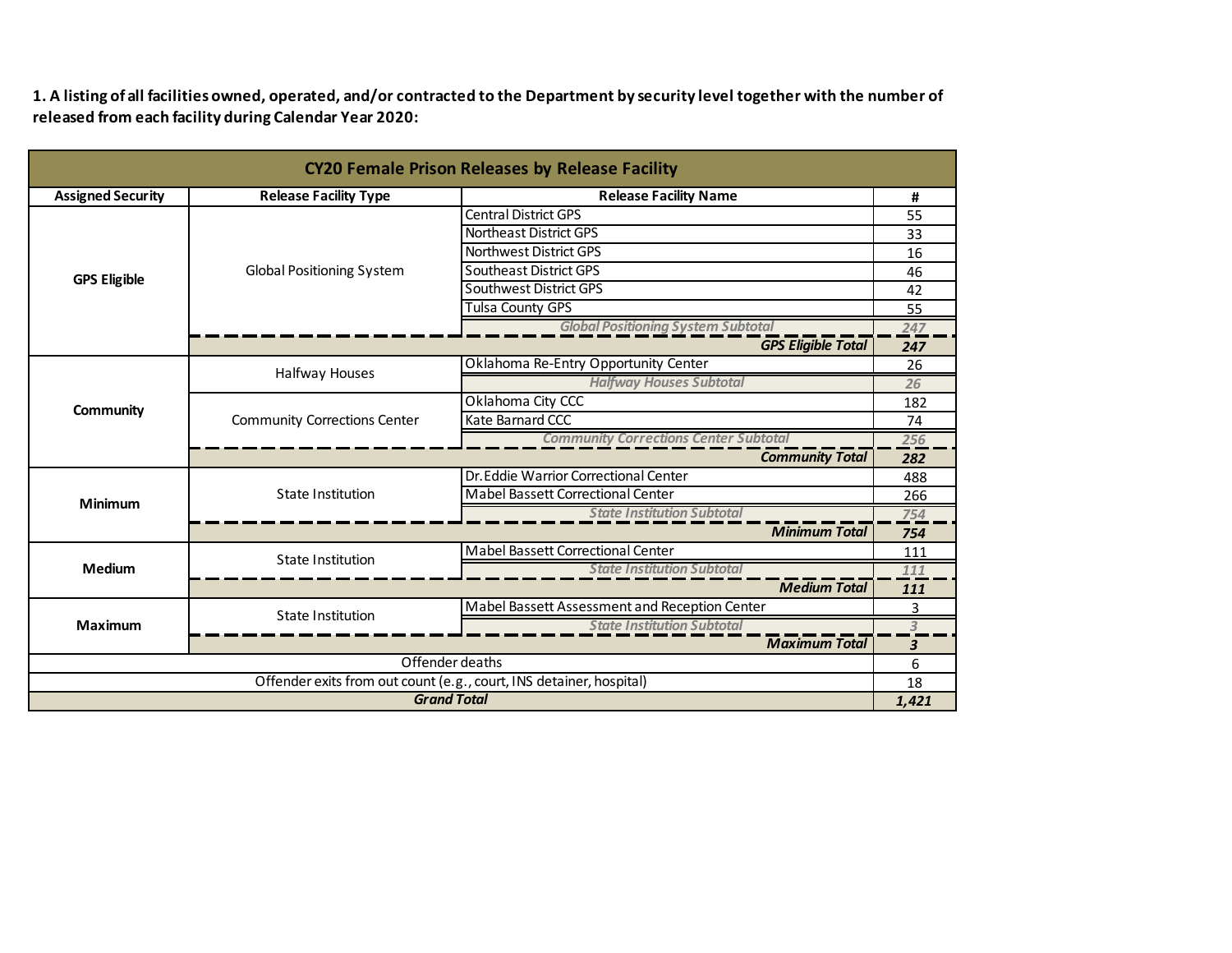| <b>CY20 Male Prison Releases by Release Facility</b> |                                     |                                              |       |
|------------------------------------------------------|-------------------------------------|----------------------------------------------|-------|
| <b>Assigned Security</b>                             | <b>Release Facility Type</b>        | <b>Release Facility Name</b>                 | #     |
|                                                      |                                     | <b>Central District GPS</b>                  | 155   |
|                                                      | <b>Global Positioning System</b>    | <b>Northeast District GPS</b>                | 63    |
|                                                      |                                     | <b>Northwest District GPS</b>                | 45    |
| GPS Eligible                                         |                                     | Southeast District GPS                       | 88    |
|                                                      |                                     | Southwest District GPS                       | 96    |
|                                                      |                                     | Tulsa County GPS                             | 151   |
|                                                      |                                     | <b>Global Positioning System Subtotal</b>    | 598   |
|                                                      | <b>EMP or GPS Eligible Total</b>    |                                              |       |
|                                                      | Halfway Houses                      | Bridgeway HWH                                | 96    |
|                                                      |                                     | Carver HWH                                   | 143   |
|                                                      |                                     | <b>Center Point HWH</b>                      | 63    |
|                                                      |                                     | <b>Tulsa Transitional Center</b>             | 144   |
|                                                      |                                     | <b>Halfway Houses Subtotal</b>               | 446   |
|                                                      | <b>Community Corrections Center</b> | Clara Waters CCC                             | 167   |
|                                                      |                                     | Enid CCC                                     | 39    |
| Community                                            |                                     | Lawton CCC                                   | 156   |
|                                                      |                                     | Northeast Oklahoma Correctional Center       | 105   |
|                                                      |                                     | Oklahoma State Reformatory                   | 259   |
|                                                      |                                     | Union City CCC                               | 185   |
|                                                      |                                     | <b>Community Corrections Center Subtotal</b> | 911   |
|                                                      |                                     | <b>Community Total</b>                       | 1,357 |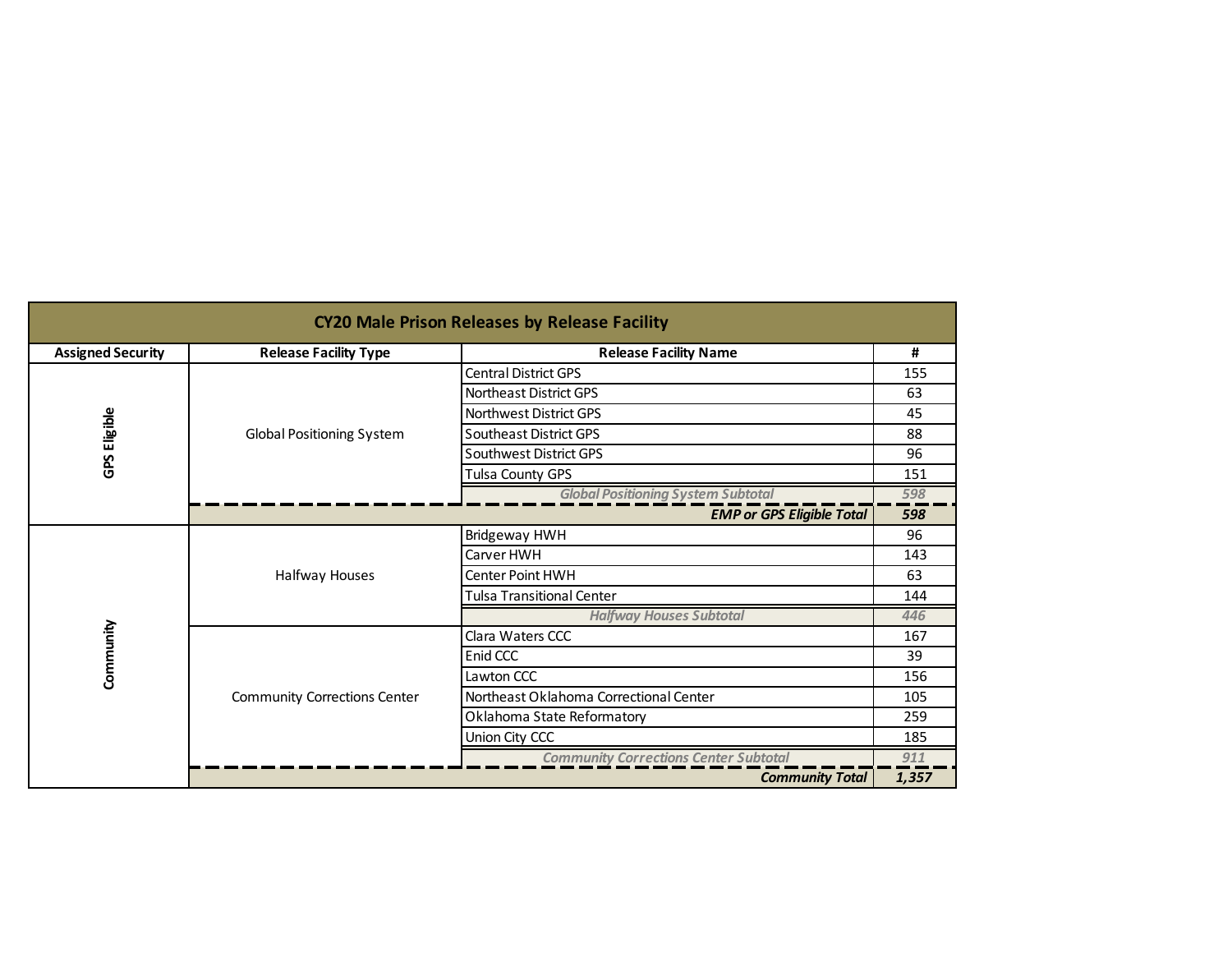| CY20 Male Prison Releases by Release Facility, Cont'd               |                                   |                                             |       |
|---------------------------------------------------------------------|-----------------------------------|---------------------------------------------|-------|
|                                                                     | State Institution                 | Charles E. Bill Johnson Correctional Center | 466   |
|                                                                     |                                   | <b>Howard McLeod Correctional Center</b>    | 254   |
|                                                                     |                                   | Jackie Brannon Correctional Center          | 276   |
|                                                                     |                                   | James Crabtree Correctional Center          | 71    |
|                                                                     |                                   | Jess Dunn Correctional Center               | 470   |
|                                                                     |                                   | Jim E Hamilton Correctional Center          | 313   |
| Minimum                                                             |                                   | John Lilley Correctional Center             | 304   |
|                                                                     |                                   | Lexington Correctional Center               | 89    |
|                                                                     |                                   | <b>Mack Alford Correctional Center</b>      | 93    |
|                                                                     |                                   | Northeast Oklahoma Correctional Center      | 148   |
|                                                                     |                                   | R.B. Dick Conner Correctional Center        | 80    |
|                                                                     |                                   | William S. Key Correctional Center          | 446   |
|                                                                     |                                   | <b>State Institution Subtotal</b>           | 3,010 |
|                                                                     |                                   | <b>Minimum Total</b>                        | 3,010 |
|                                                                     | Private Prison                    | <b>Cimarron Correctional Facility</b>       | 181   |
|                                                                     |                                   | Davis Correctional Facility                 | 239   |
|                                                                     |                                   | Lawton Correctional Facility                | 435   |
|                                                                     |                                   | <b>Private Prison Subtotal</b>              | 855   |
|                                                                     | State Institution                 | James Crabtree Correctional Center          | 104   |
| Medium                                                              |                                   | Joseph Harp Correctional Center             | 197   |
|                                                                     |                                   | Lexington Correctional Center               | 101   |
|                                                                     |                                   | <b>Mack Alford Correctional Center</b>      | 139   |
|                                                                     |                                   | North Fork Correctional Center              | 344   |
|                                                                     |                                   | Oklahoma State Reformatory                  | 25    |
|                                                                     |                                   | R.B. Dick Conner Correctional Center        | 167   |
|                                                                     |                                   | <b>State Institution Subtotal</b>           | 1,077 |
|                                                                     |                                   | <b>Medium Total</b>                         | 1,932 |
|                                                                     |                                   | <b>Davis Correctional Facility</b>          | 67    |
| Maximum                                                             |                                   | <b>Private Prison Subtotal</b>              | 67    |
|                                                                     | State Institution                 | Lex Assessment & Reception Center           | 101   |
|                                                                     |                                   | Oklahoma State Penitentiary                 | 104   |
|                                                                     | <b>State Institution Subtotal</b> |                                             |       |
|                                                                     |                                   | <b>Maximum Total</b>                        | 272   |
| Offender deaths                                                     |                                   |                                             | 133   |
| Offender exits from out count (e.g., court, INS detainer, hospital) |                                   |                                             | 91    |
| <b>Grand Total</b>                                                  |                                   |                                             | 7,393 |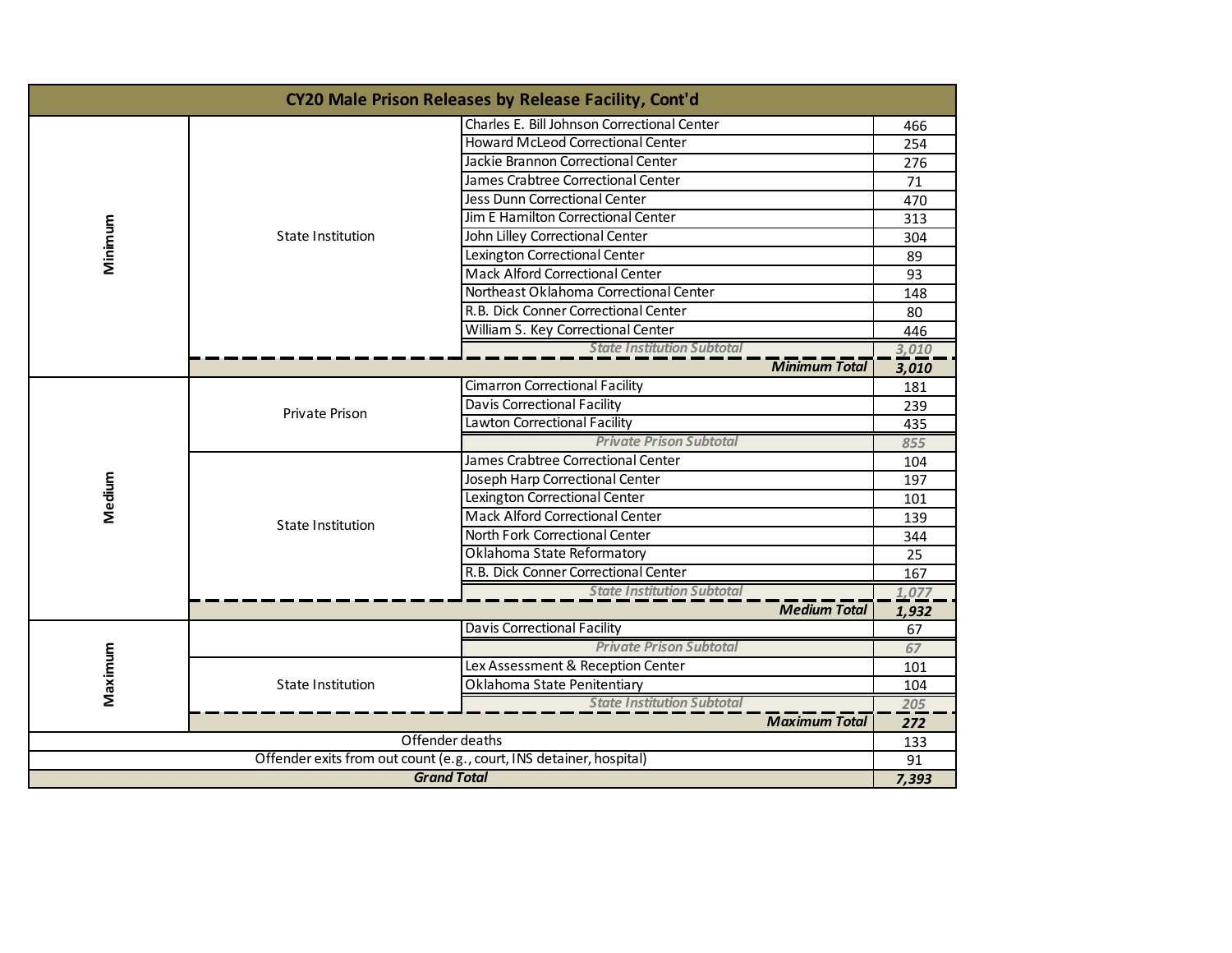**2. Total number of inmates released from physical custody during Calendar Year 2019:**

| <b>CY20 Releases from Physical Custody</b> |                              |       |  |
|--------------------------------------------|------------------------------|-------|--|
|                                            | Males                        | 7,260 |  |
| <b>Prison Releases</b>                     | <b>Females</b>               | 1,415 |  |
|                                            | <b>Prison Releases Total</b> | 8,675 |  |
|                                            | Males                        | 133   |  |
| <b>Deaths</b>                              | <b>Females</b>               |       |  |
|                                            | <b>Deaths Total</b>          | 139   |  |
| <b>Grand Total Releases</b>                |                              | 8,814 |  |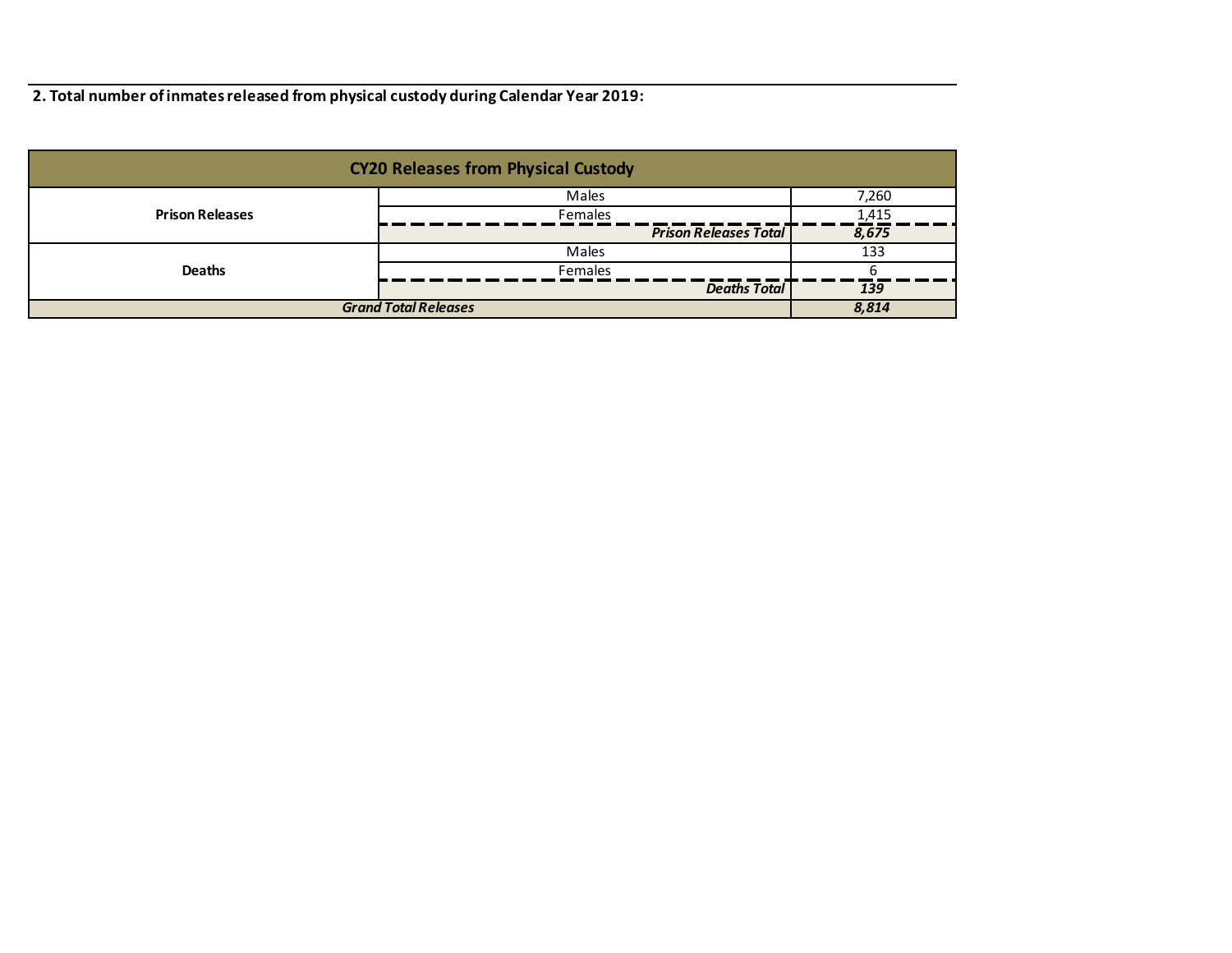**3. Total number of inmates employed by private employers prior to the inmate's release from physical custody:**

| <b>CY20 Offender Employed Prior to Release</b> |       |  |
|------------------------------------------------|-------|--|
| <b>Work Release</b>                            | 1,100 |  |
| <b>Institutional Private Employers</b>         | 349   |  |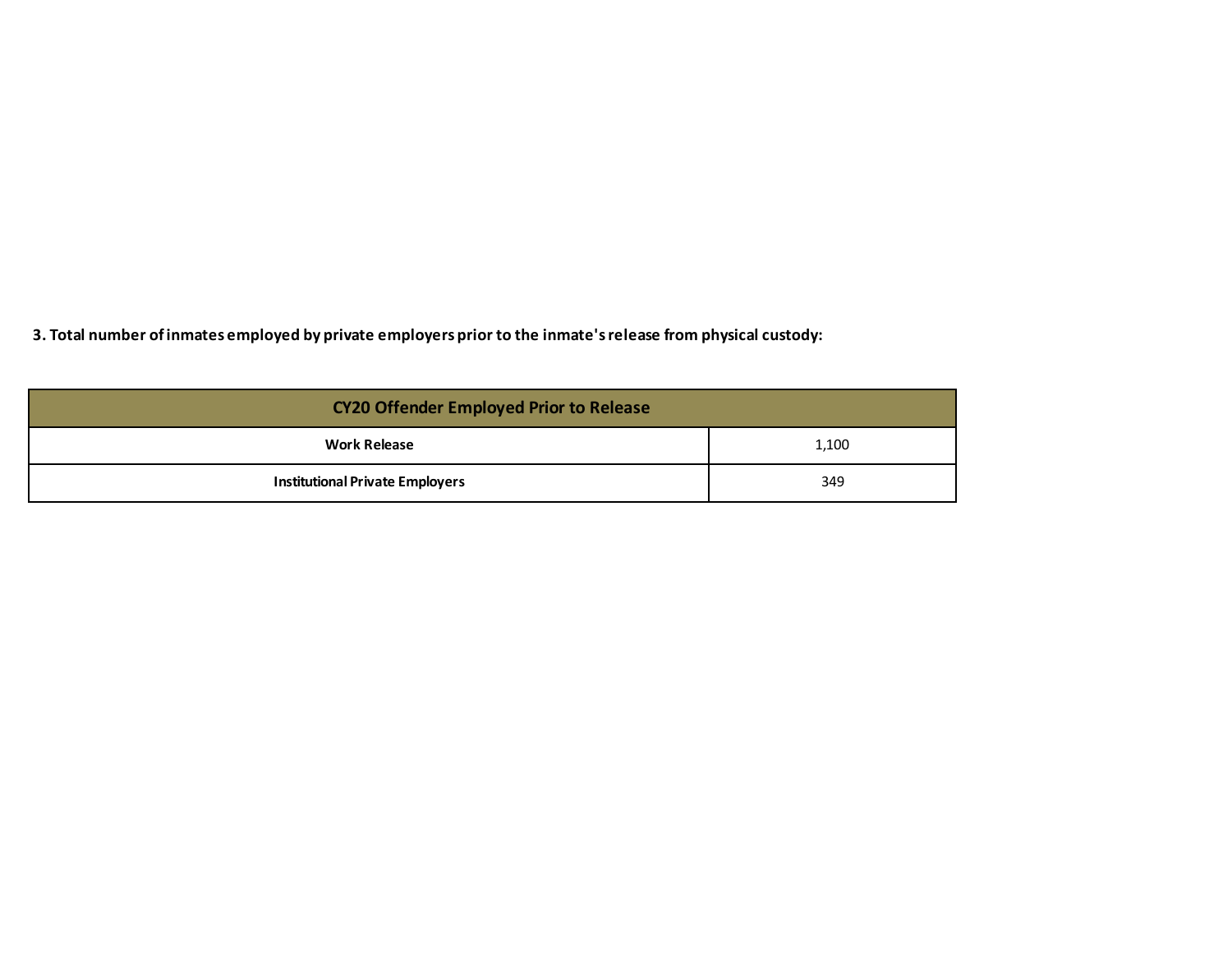## **4. A total of the number of inmates exiting the Department's system who have spent less than one hundred eighty (180) calendar days in a halfway house:**

*Note: Days at a halfway house is calculated by the total number of days, whether consecutive or non-consecutive, spent in a halfway house bed during the prison term resulting in a CY20 prison release.*

| Days Spent at a Halfway House by Gender |                     |                  |               |                |                 |
|-----------------------------------------|---------------------|------------------|---------------|----------------|-----------------|
| Gender                                  | Statistic           | <b>Zero Days</b> | 1 to 179 Days | $> = 180$ Days | <b>Any Days</b> |
| Male                                    | Number of Offenders | 6.446            | 421           | 523            | 944             |
|                                         | Average Days        | $--- -$          | 98.6          | 318.0          | 220.1           |
| Female                                  | Number of Offenders | 1.336            | 59            | 26             | 85              |
|                                         | Average Days        | $--- -$          | 69.9          | 266.2          | 129.9           |
| Overall                                 | Number of Offenders | 7.782            | 480           | 549            | 1,029           |
|                                         | Average Days        | $---$            | 95.0          | 315.6          | 212.7           |